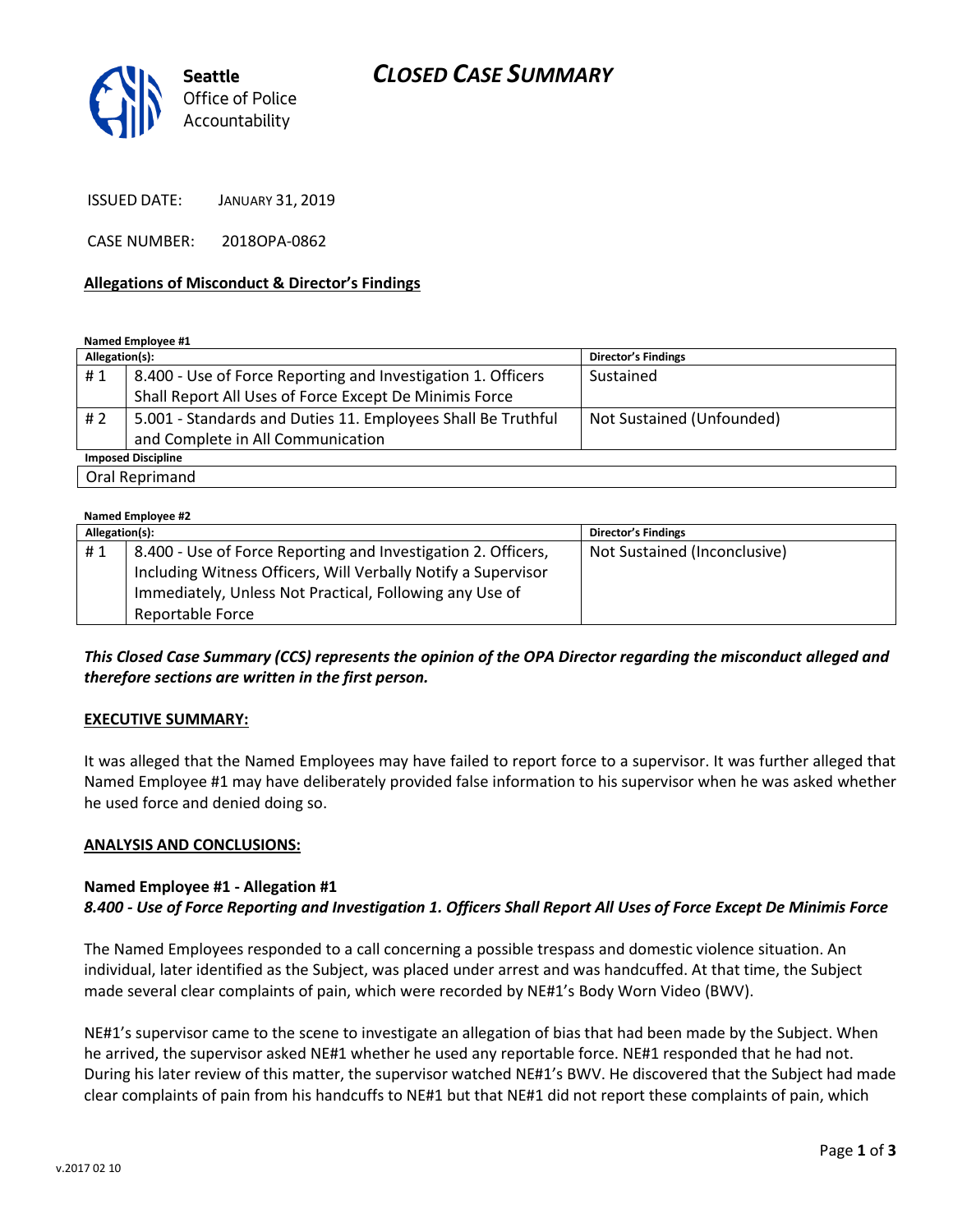

# *CLOSE CASE SUMMARY*

OPA CASE NUMBER: 2018OPA-0862

constituted a Type I use of force. The supervisor made an OPA referral based on the failure to report and this investigation ensued.

NE#1 told OPA that while he heard the complaints of pain, he did not "comprehend" them. This was the case even though he acted in response to the complaints by readjusting the Subject's handcuffs and, in fact, acknowledged in real-time that the Subject was in pain from the handcuffs making contact with his bone. Lastly, NE#1 told OPA that he was focused on other matters at the time, which impacted his comprehension of the complaints.

SPD Policy 8.400-POL-2 states that officers, including witness officers, will verbally notify a supervisor immediately, unless not practical, following any use of reportable force. SPD Policy 8.400-POL-1 categorizes a complaint of transient pain, including that from the wearing of handcuffs, as Type I force that must be reported to a supervisor.

Ultimately, this policy sets forth a clear expectation for officers – anytime a complaint of pain is made, including from handcuffs, that complaint must be reported to a supervisor. Here, NE#1 heard and responded to the Subject's complaints and, as such, he was required to report them. While I recognize the significant duties and multi-tasking that officers are expected to carry out, this does not excuse compliance with this policy. Moreover, other officers regularly comprehend and report similar complaints of pain in equally if not more complex and fast-moving situations. To this end, it would be inconsistent with past precedent to excuse NE#1's failure to report the Subject's complaints of pain here. For these reason, I recommend that this allegation be Sustained.

### Recommended Finding: **Sustained**

### **Named Employee #1 - Allegation #2** *5.001 - Standards and Duties 11. Employees Shall Be Truthful and Complete in All Communication*

SPD Policy 5.001-POL-11 requires Department employees to be truthful and complete in all communications.

This allegation was classified based on NE#1's statement to his supervisor that he did not use force in response to the supervisor's direct question. To the contrary, he was involved in a Type I use of force when the Subject made complaints of pain from the handcuffs.

While NE#1's response to his supervisor was inaccurate, I do not believe that it constituted dishonesty. I base this on NE#1's account at his OPA interview, which I credit. I further base this on the fact that NE#1 simply had no motive to lie. He knew that a supervisor would likely later review BWV of this incident. As such, given the risk that the supervisor would later discover the complaint of pain, it would make no logical sense for NE#1 to deliberately hide this information from and mislead his supervisor.

Accordingly, and when applying the requisite burden of proof, I recommend that this allegation be Not Sustained – Unfounded.

### Recommended Finding: **Not Sustained (Unfounded)**